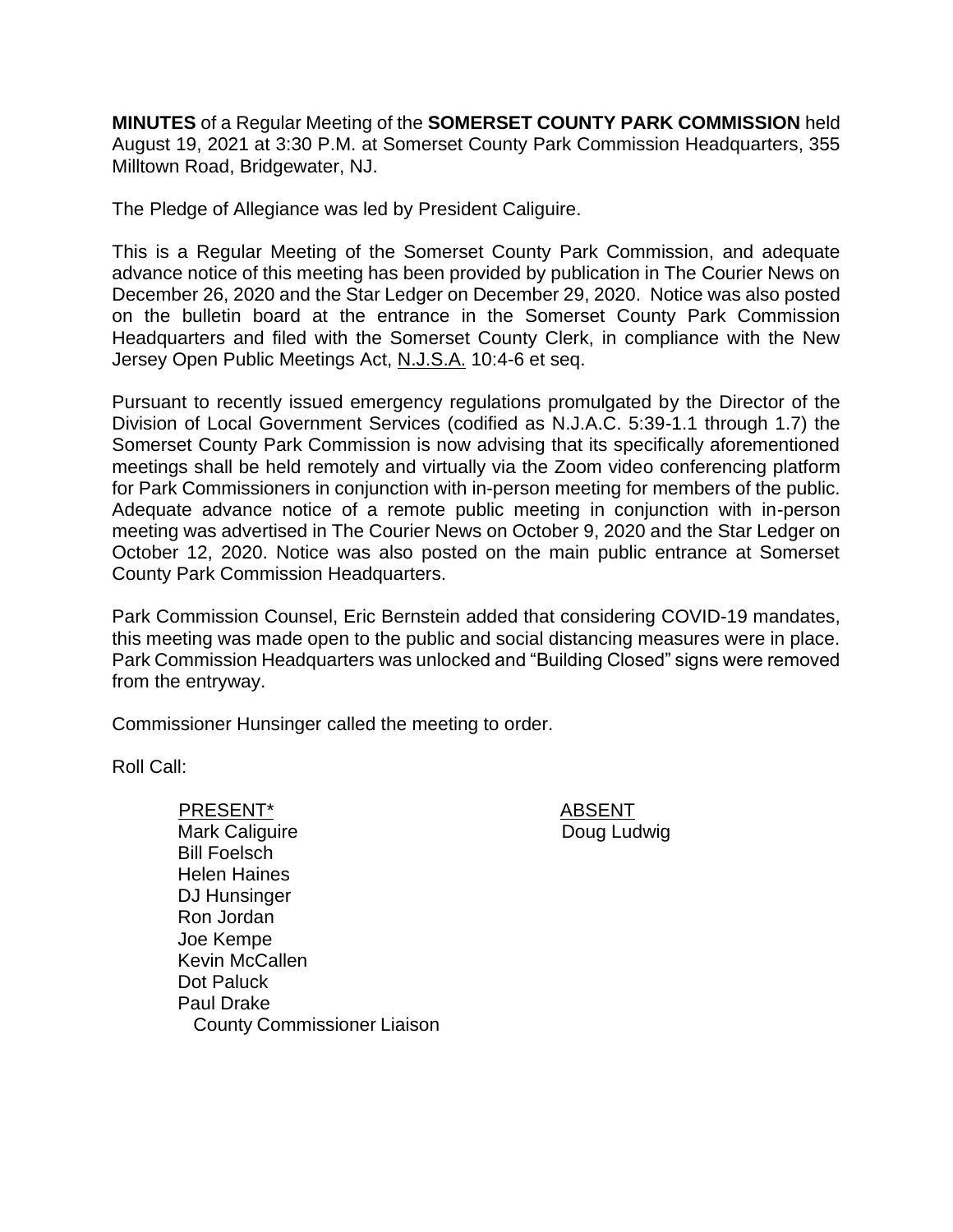Other staff members present were: Geoffrey Soriano, Secretary-Director Janine Erickson, Executive Assistant Ken Fivek, Manager, Golf Ops.

Dina Trunzo, Admin, Leisure & Comm. Svc Donna Umgelter, Admin, HR

\*Participated via video conference. In light of the current COVID-19 mandates, Commissioners, Counsel, and Senior Management staff were asked to participate in this meeting remotely.

Also in attendance via video conference: Eric Bernstein, Legal Counsel.

Members from the public in attendance: Dr. & Mrs. Ricciani Family, Somerset, NJ, Jackie Ricciano of NY, and Robin Gehringer, Basking Ridge, NJ.

### **COMMENTS FROM THE PUBLIC**

There were no comments from the public.

### **PRESENTATION OF SERVICE AWARDS**

President Caliguire presented a Five-Year Service Award to Lamar Brooks of the Park Maintenance Department and a Forty-Year Service Award to Billy Martin of the Golf Maintenance Department. Not in attendance: Craig Millhouse of the Golf Maintenance Department received a Fifteen-Year Service Award and Tyler Gavett of the Horticulture Department received a Five-Year Service Award.

### **APPROVAL OF THE MINUTES**

President Caliguire called for the approval of the minutes of the regular meeting held on July 15, 2021. Moved by Commissioner McCallen; seconded by Commissioner Haines. YEAS: Commissioners Foelsch, Haines, Hunsinger, Jordan, Kempe, McCallen, Paluck, and President Caliguire. NAYES: None. ABSENT: Commissioner Ludwig.

### **APPROVAL OF BILLS FOR PAYMENT**

The following resolutions were moved by Commissioner Foelsch; seconded by Commissioner Hunsinger. Commissioners Foelsch, Haines, Hunsinger, Jordan, Kempe, McCallen, Paluck, and President Caliguire. NAYES: None. ABSENT: Commissioner Ludwig.

#### **Resolution R21-144 – Canceling and Reappropriating Certain Capital Improvement Authorization Balances**

Resolution reappropriates capital funds in the amount of \$130,060.00 for the purchase of the Showmobile.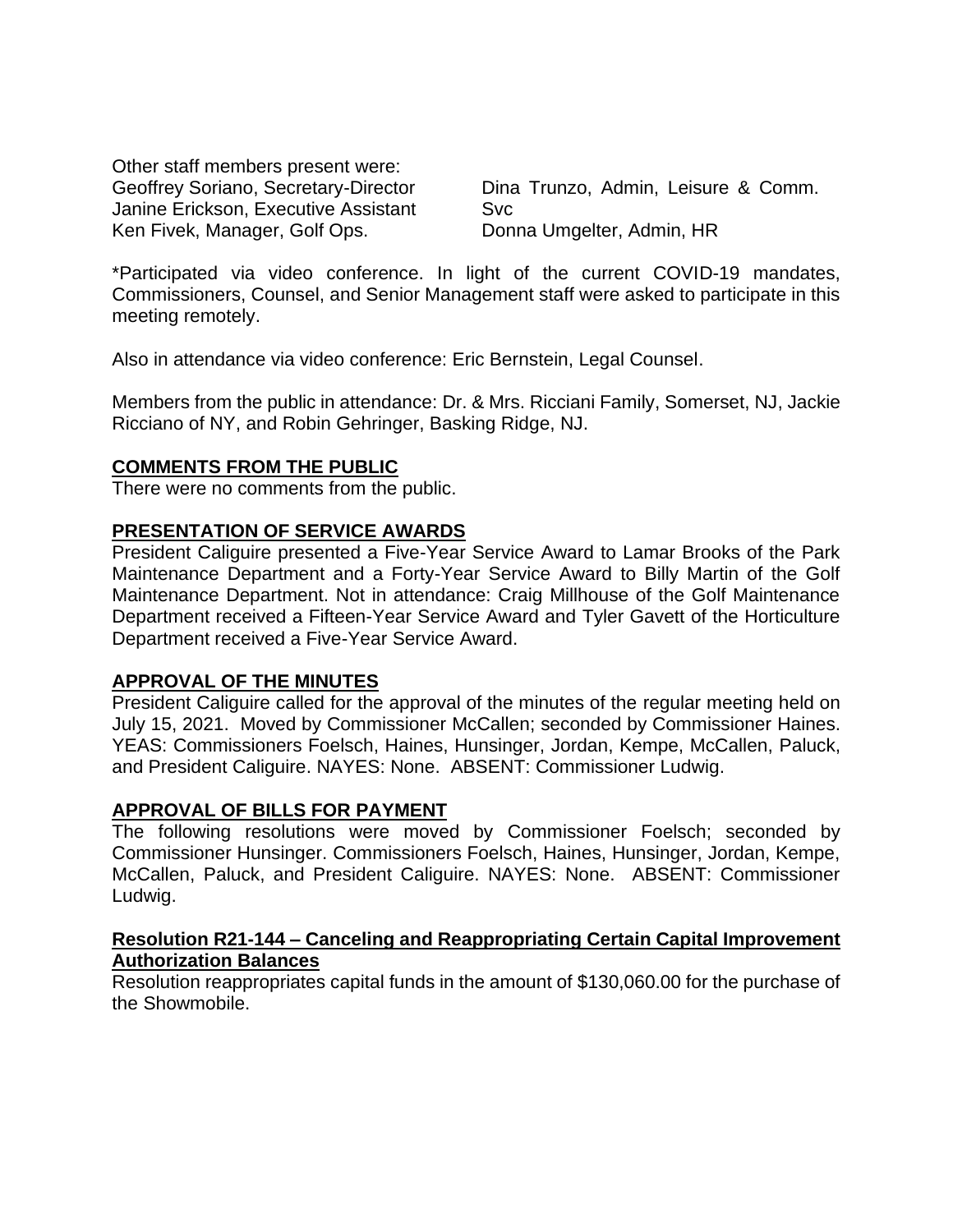### **Resolution R21-145 - Canceling and Reappropriating Certain Open Space Trust Authorization Balances**

Resolution authorizes reappropriating certain open space trust funds from 2015, 2017, 2019, and 2020 to 2021 in the amount of \$639,857.56.

## **Resolution R21-146 – Payment of Claims**

Resolution authorizes payment of claims in the amount of \$2,491,527.26 comprised of Claims in the amount of \$789,615.08, Other Expenses in the amount of \$310,260.90, and Salaries and Wages in the amount of \$1,391,651.28 for the period of July 10, 2021 through August 13, 2021.

### **Resolution R21-147 – Refund of Recreation Fees**

Resolution authorizes refund of recreation fees.

### **Resolution R21-148 – Payment of Confirming Orders**

Resolution authorizes the payment of confirming orders totaling \$15,352.28.

### **Resolution R21-149 – Authorizing Additional Funding for Previously Awarded Contracts (Leisure Services)**

Resolution authorizes additional funds for previously awarded contracts.

### **Resolution R21-150 – Authorizing Additional Funding for Previously Awarded Contracts (Golf)**

Resolution authorizes additional funds for previously awarded contracts.

### **Resolution R21-151 – Authorizing Additional Funding for Previously Awarded Contracts (Administration)**

Resolution authorizes additional funds for previously awarded contracts.

### **Resolution R21-152 – Authorizing Additional Funding for Previously Awarded Contracts (Park Operations)**

Resolution authorizes additional funds for previously awarded contracts.

## **Resolution R21-153 – Amending and Cancelling Certification of Funds for Previously Awarded Contracts**

Resolution cancels or amends certification of funds for previously awarded contracts.

# **DIRECTOR'S REPORT**

Director Soriano submitted a report for the month of August 2021 which provided further overview of proposed edits/additions/deletions to Human Resource Policies. The report contains a summary of said changes and outlines the second and third group of policies being presented. Director Soriano stated that he met with the HR Committee to review subsequent policies and will continue to present updates to the Commission as they are reviewed. It is the intent to adopt the revised Human Resource Policies in September and then educate staff. The report included a link to the file containing the Human Resource Policies with mark ups for the Commissioner's reference. Director Soriano thanked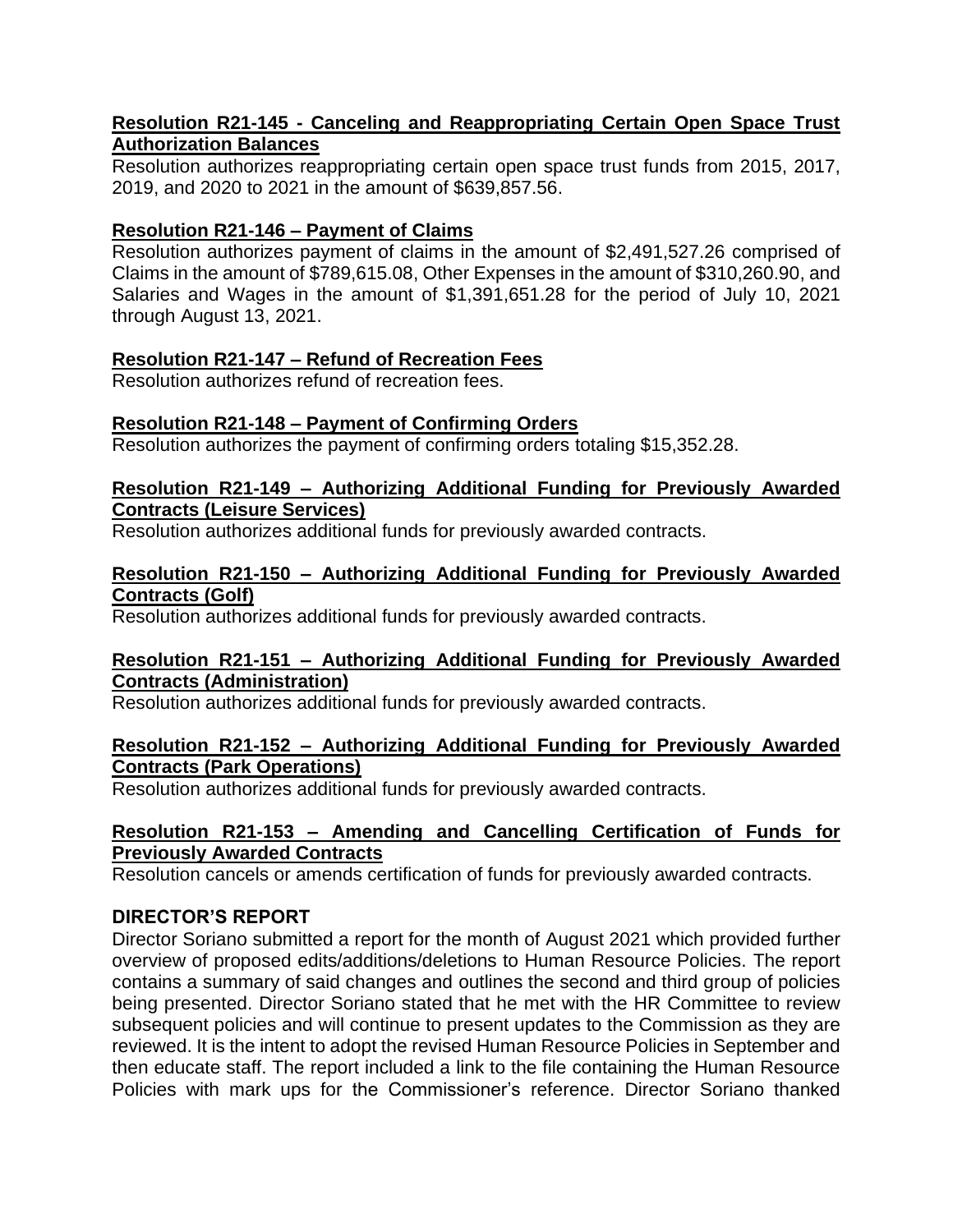Commissioners Kempe, Haines, Foelsch, and President Caliguire along with Human Resources Administrator Donna Umgelter and Human Resources Consultant Donna Mozet for the work on the revision of these policies.

## **CORRESPONDENCE**

1. Letter received from Home of Somerset County, Inc. requesting permission to sell raffle tickets and have an information table available at the Summer Concerts at Duke Island Park during August. Money raised from the sale of raffle tickets is used to provide at-risk families with case management, emergency shelter and basic needs.

*Director Soriano stated that there is not a specific policy regarding such requests but will work to formulate one with the appropriate Committee. President Caliguire denied this request but would like a policy created with review by Park Commission Counsel.* 

# **CONSENT AGENDA**

### **RESOLUTIONS**

The following resolutions were moved by Commissioner Hunsinger; seconded by Commissioner McCallen. YEAS: Commissioners Foelsch, Haines, Hunsinger, Jordan, Kempe, McCallen, Paluck, and President Caliguire. NAYES: None. ABSENT: Commissioner Ludwig.

### **Resolution R21-154 – Authorizing Sale of Surplus Personal Property**

Resolution authorizes sale of surplus Park Commission property.

#### **Resolution R21-155 – Authorizing Increase in Full-Time Employees' Salary for Fiscal Year 2021**

Resolution authorizes 2% increase for eligible employees effective January 1, 2021.

#### **Resolution R21-156 – Adopting 2021-2022 Municipal Deer Hunting on County Parkland Policy**

Resolution adopts and memorializes the Park Commission's policy for 2021-2022 Municipal Deer Hunting on County parkland.

#### **Resolution R21-157 – Granting Permission to Farm Licensee to Apply for a Permit to Kill Wild Deer on County-Owned Parkland**

Resolution grants permission to Farm Licensee, Bob Puskas to seek a permit to kill wild deer from NJ Department of Environmental Protection, Division of Fish & Wildlife on Mettler's North Parcel.

### **Resolution R21-158 – Awarding One Year Contract with One (1) One-Year Option to Extend for Armored Car Service**

Resolution awards contract PCC-0034-21 to Eastern Armored Services effective October 1, 2021.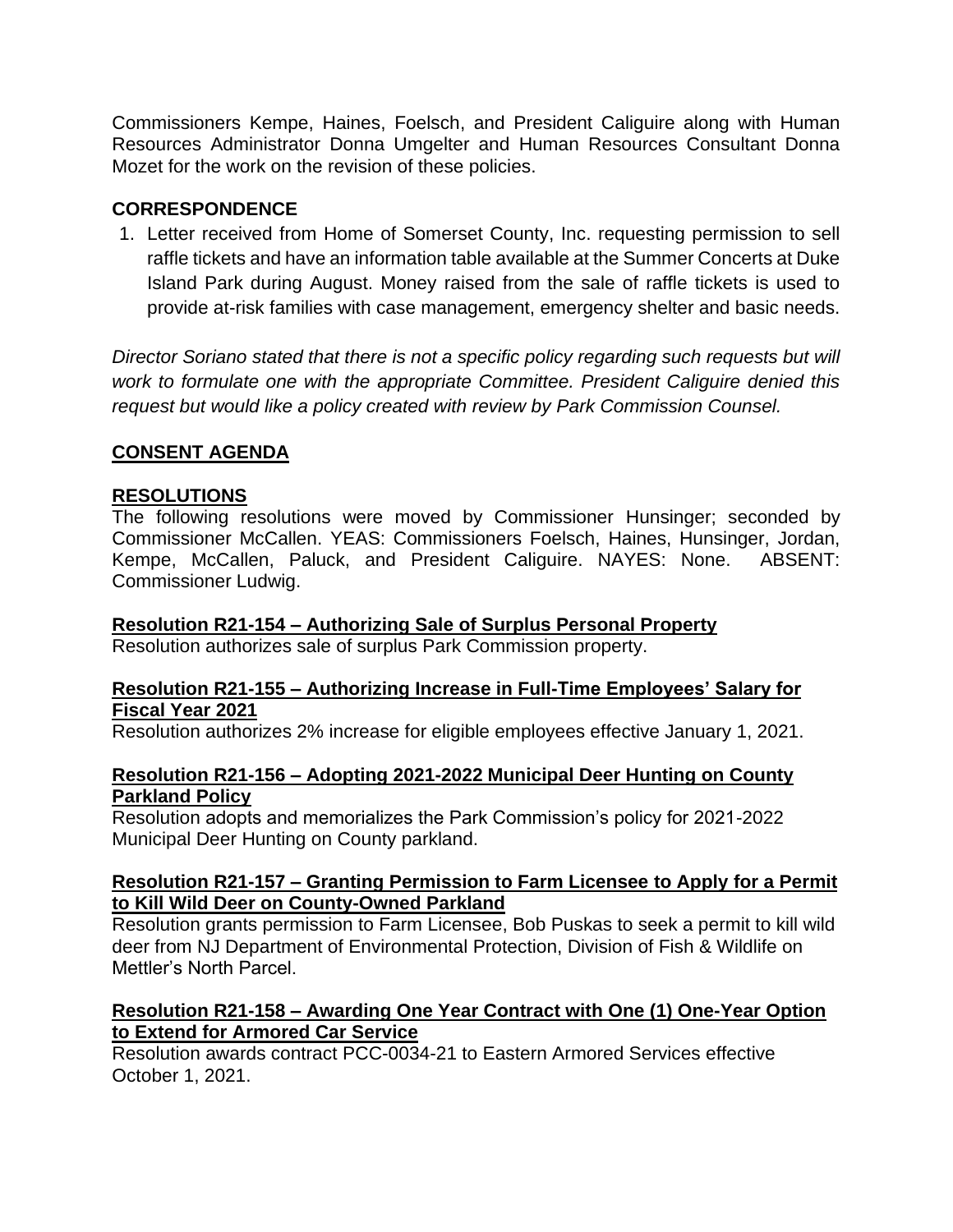## **Resolution R21-159 - Authorizing use of County Contract for Purchase of Road Materials**

Resolution authorizes use of County Contract CC-0011-21 for purchases from Trap Rock Industries in the amount of \$8,000.

# **Resolution R21-160 – Awarding the Contract to Furnish and Deliver a Mobile Stage**

Resolution awards contract PCC-9051-21 to Century Industries in the amount of \$130,060.00.

## **Resolution R21-161 – Authorizing use of County Contract for Purchase of Automotive and Light Duty Truck After-Market Parts**

Resolution authorizes use of County Contract CC-0113-20 for purchases from PDQ Auto Supply, D&B Auto Supply, IEH Auto Parts LLC (DBA, Auto Plus Auto Parts), DFFLM, LLC ( DBA, Motor Right Auto Parts), Garwood Auto Parts Inc., Joy Automotive Products Inc., One Source of NJ, Parts Authority, LLC, Read Auto Parts Co., Jasper Engine, Re-Tron Technologies, Ross Equipment, Acme Diesel Electrica Co. Inc., Fred Beans Parts with costs not to exceed \$9,500.00.

## **Resolution R21-162 – Authorizing use of County Contract for Purchase of Landscape Chemical Application & Fertilization**

Resolution authorizes use of County Contract CC-0110-20 for purchases from TruGreen.

# **Resolution R21-163 – Authorizing Membership Participation in Bergen County Cooperative Pricing Alliance #CK04**

Resolution authorizes Park Commission to seek membership in Bergen County Cooperative Pricing Alliance.

### **Resolution R21-164 – Awarding the Third Year of a Five-Year Contract for Installation and Maintenance for Enhanced Inter-Facility Wide Area Network Ethernet Connectivity**

Resolution awards third year of contract PCC-0028-19 to Verizon Business Network Services.

# **Resolution R21-165 – Awarding the First Year of a Five-Year Contract for Coin Operated Optical Viewers**

Resolution awards contract PC-COM-0002-21R to Tower Optical Company.

# **Resolution R21-166 – Awarding a Five-Year Contract for Licensing of Hunting Rights to Seven (7) Parcels in Somerset County, NJ**

Resolution awards contract to to L & L Hunting Club for Area #2 (3M West Parcel), to Hidden Valley Gun Club for Area #3 (Dar Mar N&S Parcels) to L & L Hunting Club for Area # 4 (Thompson Parcel), to the North Hill Gang for Area #5 (Thompson-Newland Parcel), to Joseph Roxbury for Area #6 (Thompson-Pleasantview Parcel), and to Buck-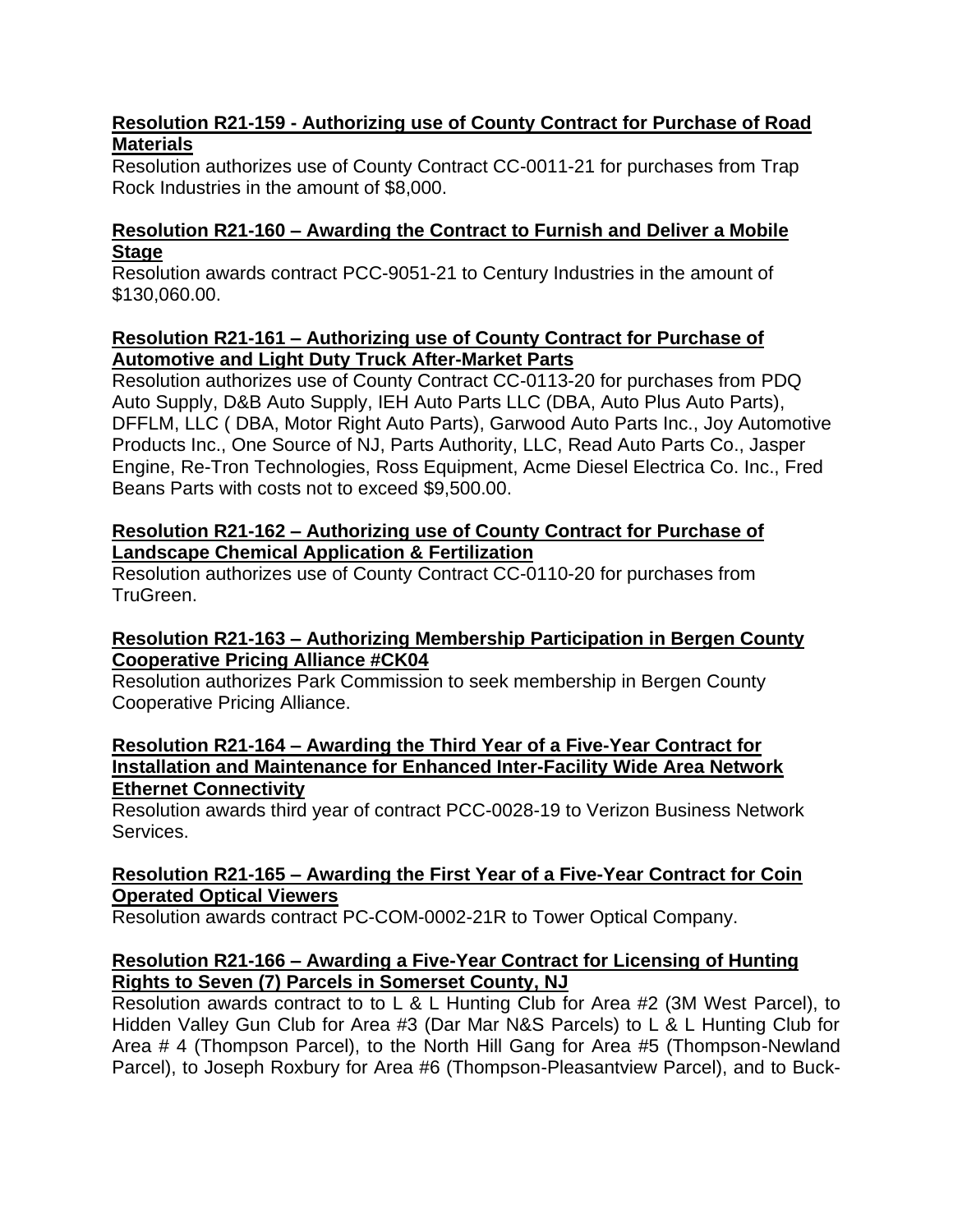N-Bird for Area #7 (Woodfern Parcel) for the period of September 1, 2021 through August 31, 2026.

# **COMMITTEE REPORTS**

### **CFO's Report**

Commissioner Hunsinger, Chair of the Committee, submitted a report for the month of July 2021.

Director Soriano stated that 2021 continues to be another fiscally sound revenue year.

### **HUMAN RESOURCES**

Commissioner Haines, Chair of the Committee, submitted a report for the month of July 2021.

### **LEISURE SERVICES**

Commissioner Hunsinger, Chair of the Committee, submitted a report for the month of July 2021.

Dina Trunzo, Administrator, Leisure and Community Services, reported that all trails have been busy. The Park Commission is researching feasibility and benefit of adding QR Codes on trail heads to subsidize printed park maps. EEC and TR camps will come to an end this week. Dina thanks the Park Foundation for the purchase of a UV sanitizing wand for use at the TR camps. Warrenbrook pool and the tennis courts have been busy with patrons. The spray park at Colonial Park is now open with minimal issues. Dina participated in an accessible play design seminar.

### **GOLF MANAGEMENT**

Commissioner Paluck, Chair of the Committee, submitted a report for the month of June 2021.

Ken Fivek, Manager, Golf Operations, reported that there continues to be a high number of golf rounds played with over \$1million in revenue generated for the month of July. Golf Operations and Golf Management Staff are doing a great job keeping the courses well maintained. Commissioner McCallen gave kudos to Ken and the entire Golf Operations team for the great work they have been doing keeping the courses in such great shape.

### **INFORMATION MANAGEMENT**

Commissioner McCallen, Chair of the Committee, submitted a report for the month of July 2021.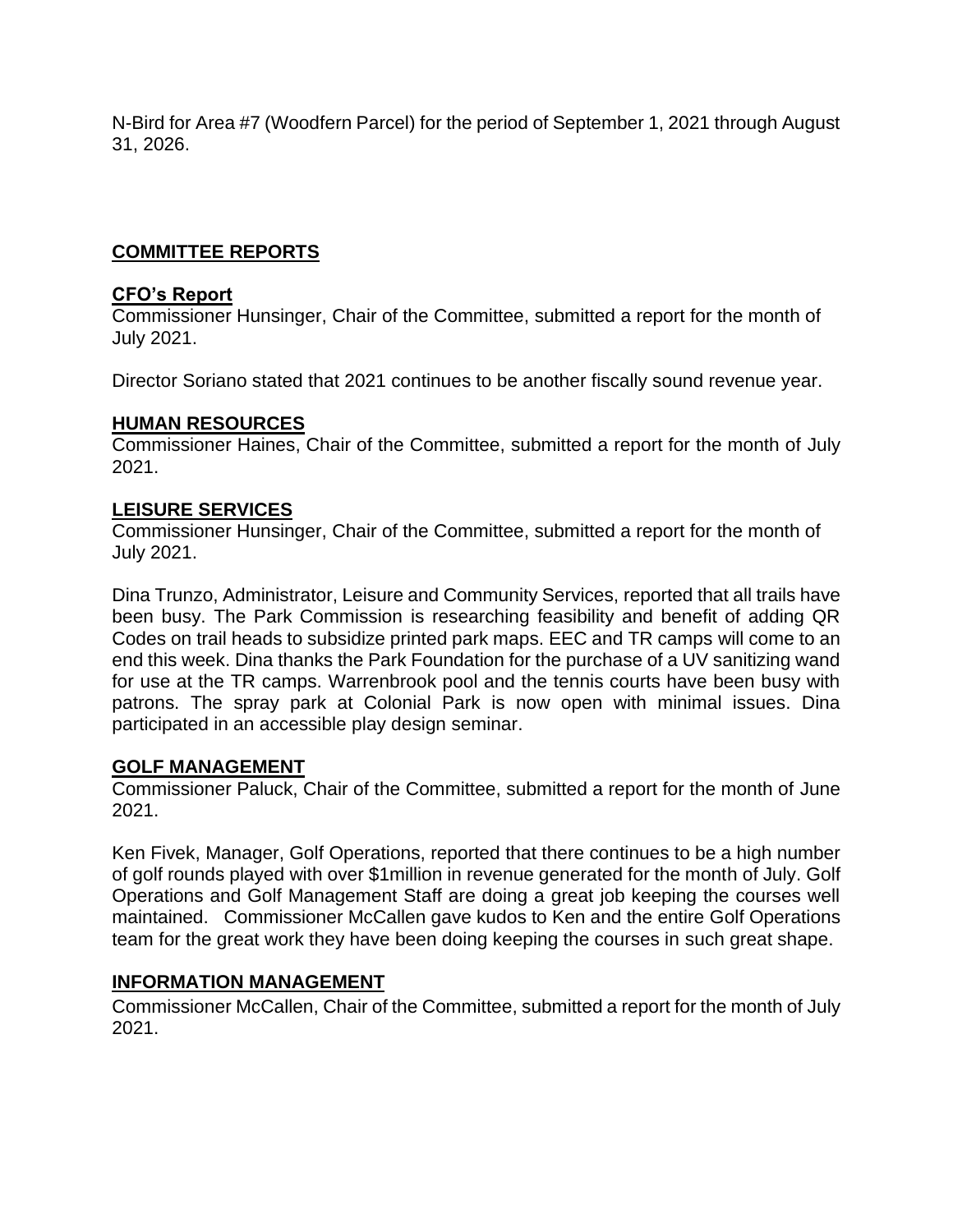## **VISITOR SERVICES**

Commissioner Haines, Chair of the Committee, submitted a report for the month of July 2021.

### **PROPERTY MANAGEMENT**

There was no Property Management report.

### **PLANNING AND LAND ACQUISITION**

Commissioner Haines, Chair of the Committee, submitted a report for July 2021.

## **CAPITAL FACILIITES – CONSTRUCTION and ENGINEERING**

Commissioner McCallen, Chair of the Committee, submitted a report for July 2021.

Director Soriano stated that he will be meeting with the management team to review their five-year capital budget plan and obtaining project estimates from Engineering. Once finalized, he will share the plan with the Capital Committee.

### **PARK MAINTENANCE & HORTICULTURE**

Commissioner Hunsinger, Chair of the Committee, submitted a report for July 2021.

### **AUDIT COMMITTEE**

Suplee, Clooney & Co. submitted the 2020 Audit Report. Director Soriano will convene a meeting of the Audit Committee to review the report with the intention that a recommendation will be made to accept the report via resolution at the September Park Commission Meeting.

### **COUNTY COMMISSIONER REPORT**

County Commissioner Drake attended some of the Summer Concerts at Duke Island Park and enjoyed seeing them well attended. Commissioner Drake is looking forward to reading the recommendations by the Lord Stirling Stable Advisory Group when they are available. Despite the issues, Commissioner Drake is happy to see that the spray park at Colonial Park is currently open. Commissioner Drake invited all to attend Somerset County Ag Board's "Influencing Agriculture" event at Duke Farms on September 14<sup>th</sup>. There will be a tour of the farm at noon followed by a panel discussion with local influential female farmers at 2pm hosted by County Commissioner, Melonie Marano. Discussion will include changes in agriculture, history of local farming and their thought about the future of the industry.

### **OLD BUSINESS**

Director Soriano revisited the request made by CACI to do radio testing at an open field at Ross Farm. After reviewing additional information about the process sent from CACI, the Commission agreed to grant CACI a 90-day license with the possibility of extension pending review of the initial grant period. A resolution will be presented at the September meeting authorizing the use of the field by CACI for radio testing.